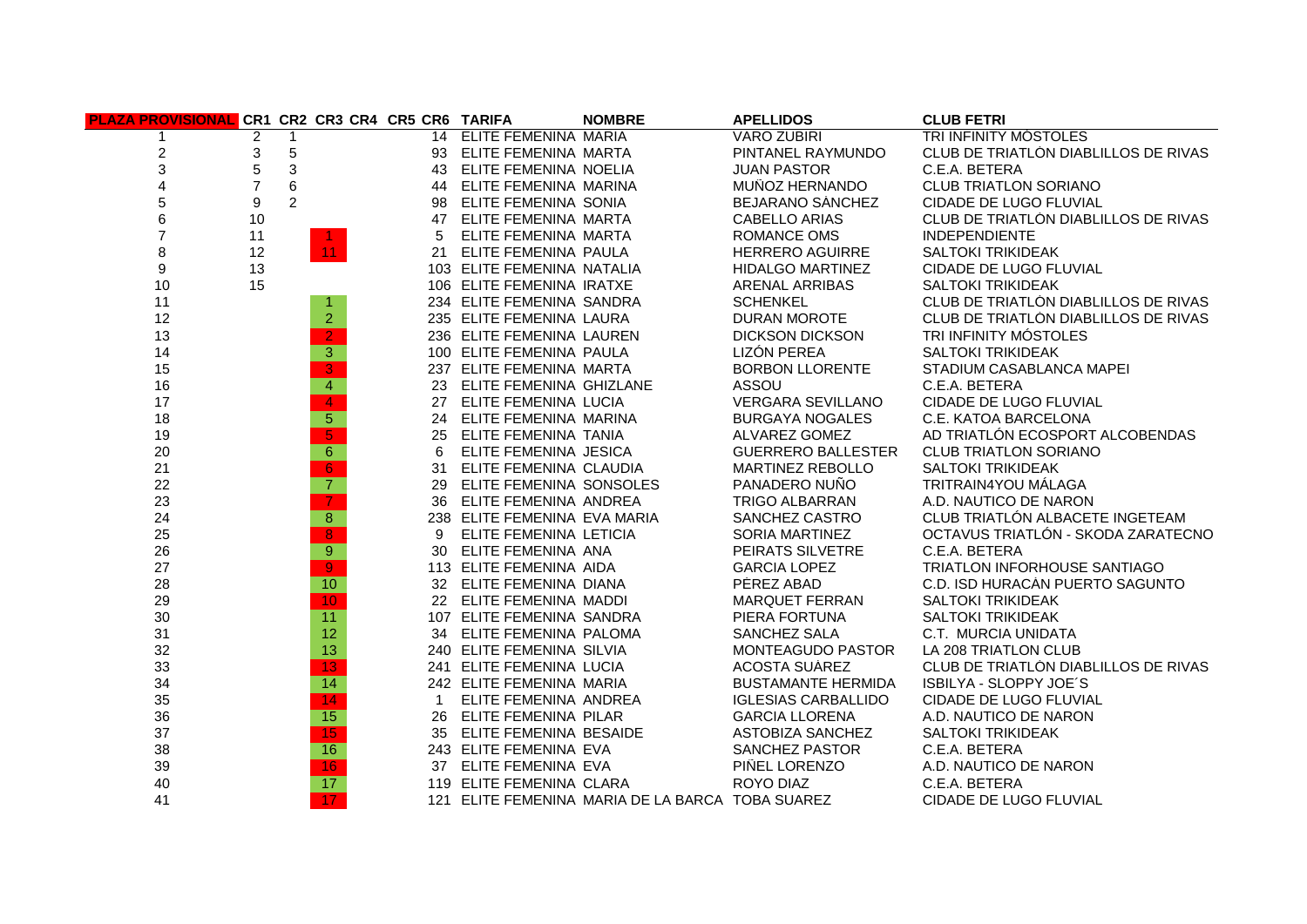| 42 | 18 <sup>°</sup> |                |                | 28 ELITE FEMENINA ESTHER       |                                                   | <b>GOMEZ GONZALEZ</b>                   | E-TRIATLON VALLADOLID                  |
|----|-----------------|----------------|----------------|--------------------------------|---------------------------------------------------|-----------------------------------------|----------------------------------------|
| 43 | 19              |                |                | 245 ELITE FEMENINA INES        |                                                   | MORENO SANCHEZ                          | <b>LEA LA BLANCA</b>                   |
| 44 | 19              |                |                | 39 ELITE FEMENINA ALBA         |                                                   | <b>BELLOSTAS CARRERA</b>                | CLUB ESPORTIU TRI 4.40                 |
| 45 | 20              |                | $\overline{7}$ | ELITE FEMENINA LAURA           |                                                   | <b>VILLAR PALACIOS</b>                  | CLUB TRIATLON ALBACETE INGETEAM        |
| 46 | 20              |                |                | 33 ELITE FEMENINA ELLA         |                                                   | <b>NEALE</b>                            | <b>MARLINS TRIATLON MADRID</b>         |
| 47 | $\overline{21}$ |                |                | 246 ELITE FEMENINA ZOE NATALIA |                                                   | <b>BELLO DIAZ</b>                       | <b>SALTOKI TRIKIDEAK</b>               |
| 48 | 21              |                |                |                                | 247 ELITE FEMENINA MARÍA DEL CARMEN NIETO ORDOÑEZ |                                         | TRIATLÓN ARGANDA                       |
| 49 | $\overline{22}$ |                |                | 248 ELITE FEMENINA MYRIAM      |                                                   | MONTES GONZALEZ                         | <b>TRIATLON AVILA</b>                  |
| 50 | 23              |                |                | 250 ELITE FEMENINA MARGARITA   |                                                   | <b>MAS MOLINA</b>                       | LA 208 TRIATLON CLUB                   |
| 51 | $\overline{23}$ |                |                | 10 ELITE FEMENINA PAULA        |                                                   | <b>JIMENEZ LOPEZ</b>                    | C.D. TRICLUB BABYSCHOOL                |
| 52 | 24              |                |                | 251 ELITE FEMENINA TANIA       |                                                   | <b>MARTINEZ GUAL</b>                    | <b>TRIPUCOL</b>                        |
| 53 | 24              |                |                | 40 ELITE FEMENINA PATRICIA     |                                                   | <b>MARTIN MARTIN</b>                    | AD TRIATLON ECOSPORT ALCOBENDAS        |
| 54 | 25              |                |                | 252 ELITE FEMENINA CRISTINA    |                                                   | ORDONEZ VÁZQUEZ                         | <b>TRIATLON AVILA</b>                  |
| 55 | $\overline{25}$ |                |                | 123 ELITE FEMENINA LAURA       |                                                   | FERNANDEZ GARCIA                        | <b>CLUB TRIATLON SORIANO</b>           |
| 56 | 26              |                |                | 41 ELITE FEMENINA MARIA LUISA  |                                                   | PINA MORENO                             | <b>TRIPUCOL</b>                        |
| 57 | 27              |                |                | 133 ELITE FEMENINA MARISOL     |                                                   | <b>GOMEZ DE LA TORRE</b>                | MONTILLA-CORDOBA TRIATLON              |
| 58 | 27              |                |                | 254 ELITE FEMENINA MARTINA     |                                                   | <b>LOPEZ GESTAL</b>                     | TRIATLON INFORHOUSE SANTIAGO           |
| 59 | 28              |                |                | 255 ELITE FEMENINA EVA         |                                                   | MARTIN-MORENO JIMÉNEZ C.T. PICHON ELCHE |                                        |
| 60 | 28              |                |                | 256 ELITE FEMENINA ALEJANDRA   |                                                   | DEL VAL DONDERIS                        | C.E.A. BETERA                          |
| 61 | 29              |                |                | 38 ELITE FEMENINA BEATRIZ      |                                                   | PÉREZ ABAD                              | C.D. ISD HURACAN PUERTO SAGUNTO        |
| 62 | 31              |                |                | 259 ELITE FEMENINA CLARA       |                                                   | <b>FONTGIVELL VILELLA</b>               | PRAT TRIATLO 1994                      |
| 63 | $\overline{31}$ |                |                | 12 ELITE FEMENINA ANA          |                                                   | <b>GOMEZ SANCHEZ</b>                    | <b>TRIATLON AVILA</b>                  |
| 64 | 32              |                | 8              | ELITE FEMENINA LAURA           |                                                   | SOLA TARÍ                               | LA 208 TRIATLON CLUB                   |
| 65 | $\overline{33}$ |                |                | 262 ELITE FEMENINA CRISTINA    |                                                   | ALDA BLANCO                             | C.T. GUADALAJARA                       |
| 66 | 35              |                |                | 13 ELITE FEMENINA ADRIANA      |                                                   | PENSADO DEUS                            | TRIATLON INFORHOUSE SANTIAGO           |
|    |                 | 1              |                | 49 ELITE FEMENINA EMMA         |                                                   | PEREZ GARCIA                            | CLUB DE TRIATLÓN DIABLILLOS DE RIVAS   |
|    |                 | 1              |                | 120 ELITE FEMENINA RAQUEL      |                                                   | AROSTEGUI GONZALEZ                      | CLUB DE TRIATLÓN DIABLILLOS DE RIVAS   |
|    |                 | 1              |                | #N/D ELITE FEMENINA ALBA       |                                                   | ALVAREZ MANCHADO                        | CLUB DE TRIATLON DIABLILLOS DE RIVAS   |
|    |                 |                |                | #N/D ELITE FEMENINA PAULA      |                                                   | <b>GARCIA GODINO</b>                    | CLUB DE TRIATLÓN DIABLILLOS DE RIVAS   |
|    |                 | 2              |                | #N/D ELITE FEMENINA PAULA      |                                                   | DEL POZO BORRACHERO                     | <b>SALTOKI TRIKIDEAK</b>               |
|    |                 | 2              |                | #N/D ELITE FEMENINA ANE        |                                                   | <b>ARRIETA ANSA</b>                     | <b>SALTOKI TRIKIDEAK</b>               |
|    |                 | $\overline{2}$ |                | #N/D ELITE FEMENINA LUCIE      |                                                   | <b>ROSE</b>                             | <b>SALTOKI TRIKIDEAK</b>               |
|    |                 | 3              |                | 162 ELITE FEMENINA GEMMA       |                                                   | DOMENECH MONZONIS                       | CIDADE DE LUGO FLUVIAL                 |
|    |                 | 4              |                | #N/D ELITE FEMENINA ALEJANDRA  |                                                   | NUÑEZ AMADO                             | TRIATLON INFORHOUSE SANTIAGO           |
|    |                 | 5              |                | #N/D ELITE FEMENINA ROSER      |                                                   | <b>VERDEVIO DASI</b>                    | C.E.A. BETERA                          |
|    |                 | 6              |                | 386 ELITE FEMENINA BEATRIZ     |                                                   | <b>MEDRANO SERRANO</b>                  | TRI INFINITY MOSTOLES                  |
|    |                 | 6              |                | #N/D ELITE FEMENINA ELENA      |                                                   | <b>DURAN SUJA</b>                       | TRI INFINITY MÓSTOLES                  |
|    |                 | $\overline{7}$ |                | 50 ELITE FEMENINA MARTA        |                                                   | <b>GARCIA LLORENTE</b>                  | <b>MARLINS TRIATLON MADRID</b>         |
|    |                 | $\overline{7}$ |                | 57 ELITE FEMENINA ISABEL       |                                                   | GONZÁLEZ FUENTEFRÍA                     | <b>MARLINS TRIATLON MADRID</b>         |
|    |                 | $\overline{7}$ |                | 114 ELITE FEMENINA EVA         |                                                   | <b>GARCIA GONZALEZ</b>                  | <b>MARLINS TRIATLON MADRID</b>         |
|    |                 | $\overline{7}$ |                | #N/D ELITE FEMENINA ROCIO      |                                                   | FERNÁNDEZ FERNÁNDEZ                     | <b>MARLINS TRIATLON MADRID</b>         |
|    |                 | 8              |                | 132 ELITE FEMENINA PAULA       |                                                   | SANCHEZ GARCIA                          | <b>CLUB TRIATLON ALBACETE INGETEAM</b> |